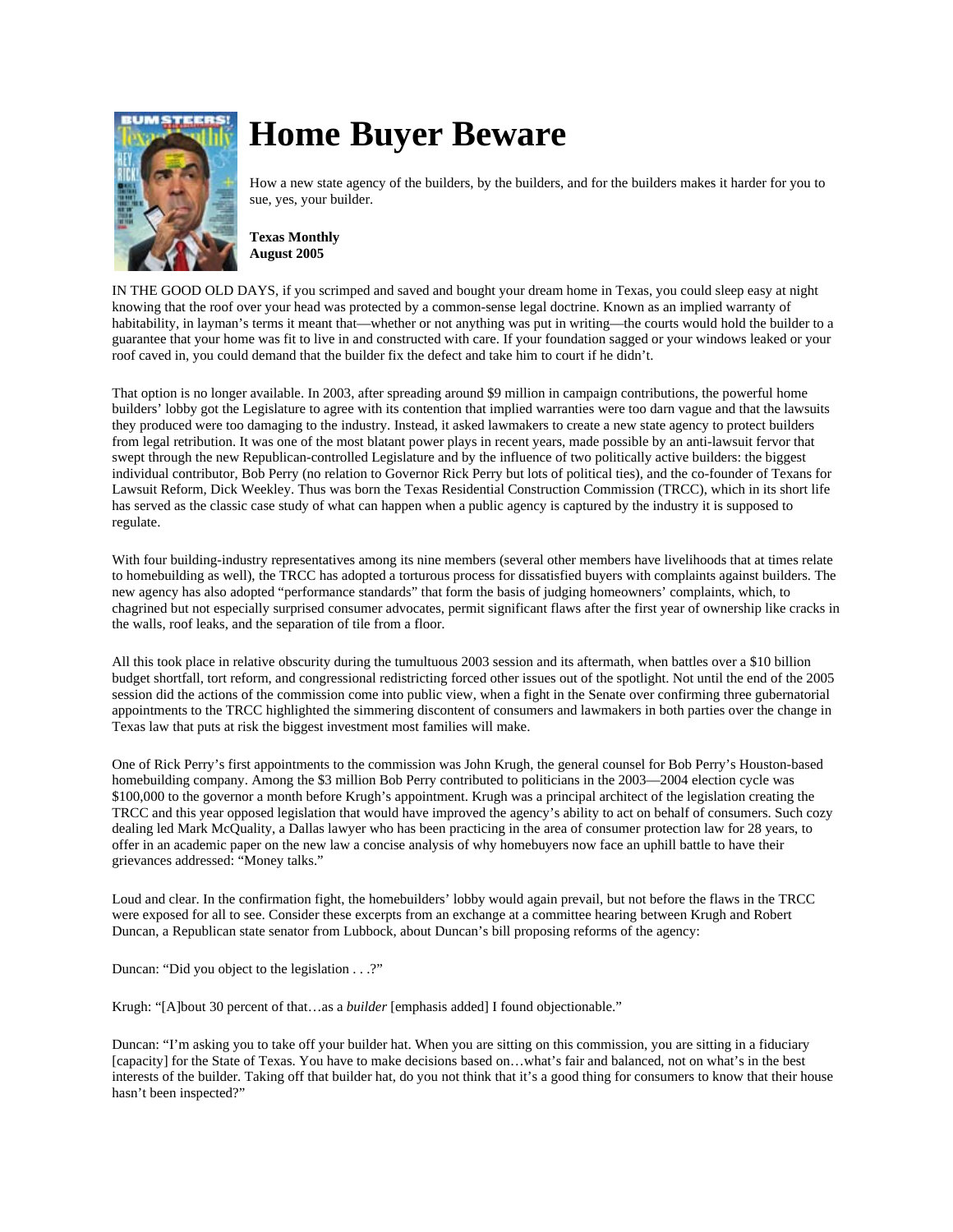Krugh: "Once you put it that way, I agree with you. Yes, sir. My involvement with the legislation was not as a member of the commission."

There you have it. Although a member of a commission that is supposed to be concerned with protecting the public, Krugh was concerned mainly with protecting his boss from lawsuits. No wonder a pro-builder mentality has permeated the agency's actions. Consider the mandatory process for dispute resolution: Blocked from going straight to the courthouse, an unhappy homeowner must now file a complaint with the TRCC, pay a minimum fee of \$350 for a state inspection, and present his evidence. Even if the agency rules in his favor, it lacks the power to take any action against the builder. The only effect of a favorable ruling is that it allows the homeowner to use the commission's findings as evidence. The homeowner can still sue after an unfavorable ruling, but the agency's findings can be used against him.

Another hurdle for the homeowner is the agency's rules, which often favor builders. For instance, a consumer must list all known defects associated with the home; if others are discovered later, he must start the process anew with a second complaint. The homeowner must name any inspector he has hired to examine the defects or lose the right to use that inspector as an expert witness. If the commission's inspector notices additional problems with the home not cited in the official complaint, he cannot reveal them to the homeowner.

While the agency touts that it has found in favor of the consumer in 92 percent of its cases, the statistic is phony. It applies only to cases that the commission determines are eligible for review. In fact, 814 consumers have contacted the agency with complaints, but only 186 cases were accepted as eligible. Homeowner advocate Janet Ahmad points out that the agency refuses to hear cases involving incomplete construction, even though one of the most common complaints against homebuilders involves those who disappear and leave behind half-finished projects. Ahmad conducted telephone interviews and found overwhelmingly that the consumers who had "won" their cases at the agency felt it did no good because they still had to pursue action in court against their builders.

Builders do have to register with the TRCC, at a cost scheduled to rise to a maximum fee of \$500, but, as Duncan pointed out during a committee hearing, the commission conducts no screening of builders, nor does it require them to meet any standards in order to appear as registered on the agency's Web site. "We're giving them a badge that gives them elevated credibility with the public," Duncan said. His legislation would have required the agency to make available to the public any court judgments or bankruptcy filings involving a builder. A bill by state representative Jessica Farrar, a Houston Democrat, that required registered builders to carry insurance also died this session after fierce opposition from the building industry.

Even the performance standards adopted by the TRCC, providing the first uniform definition of what should be covered under homebuilding warranties in Texas, have generated criticism. According to Mark Eberwine, a San Antonio home inspector, the standards—which are based on input from professional engineers and Texas A&M's Construction Sciences Department—allow, among other things, a significant tilt in foundations, one-eighth-inch cracks in brick mortar, deficient water pressure, and dips and cracks in driveways. "The state has now sanctioned poor builder behavior," he said. TRCC member Paulo Flores, a lawyer who has represented homeowners against builders, voted for the standards because they gave consumers some predictability. "Prior to what we've done, there was nothing," said Flores. "As a lawyer, you never knew where you stood." But Mickey Redwine, an East Texas cable construction company owner who was appointed to represent the public, abstained from voting, indicating, he said, his "personal belief that we could have stronger consumer protections."

It is ironic that Duncan has become the TRCC's chief critic, because he co-sponsored and later fine-tuned the bill that created the agency in 2003. The argument that he found persuasive was that lawsuits were a costly and time-consuming way to resolve homeowners' disputes and that administrative findings against builders could lead to quick settlements. But that was before the governor saw to it that the commission would be so builder-friendly. During the 2005 session, Duncan proposed legislation that would have made the complaint process more attuned to consumers and forced builders to disclose possible defects. One draft was made available to Krugh, who responded by marking through pages to indicate his disagreement. "No counteroffers or suggestions," Duncan said.

After losing the fight over the bill, Duncan decided to "send a message" to the TRCC by attempting to block Krugh's confirmation. At one point, Duncan said, he had the necessary votes, but his efforts unraveled after an intensive lobby effort. "Nobody wanted to take on Bob Perry," he said. The Senate ultimately confirmed Krugh, but not before long speeches by Duncan and Royce West, a Democrat from Dallas, harshly criticizing the TRCC.

In an interview at Perry Homes' headquarters on Houston's Gulf Freeway, Krugh called the controversy "both embarrassing and humbling." A soft-spoken man who seemed honestly perplexed by the uproar, Krugh said that his years in the trenches with emotional homeowner lawsuits led him to seek the creation of an agency to help resolve disputes. "On the one hand, I saw lawsuits coming at builders based on criteria that would vacillate depending on whatever an expert had to say, as opposed to